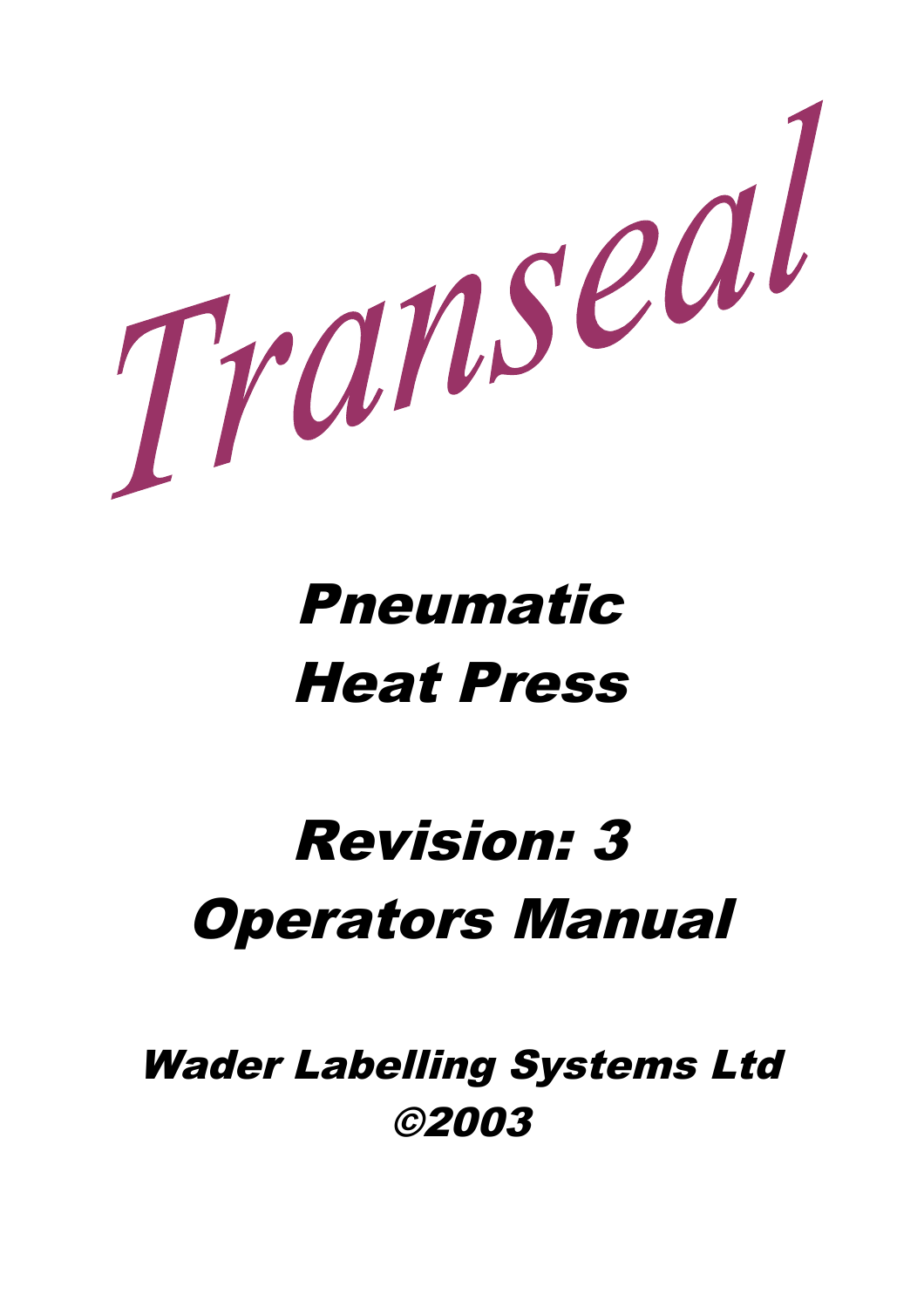## *Location and Set-up.*

The press must be located near to a filtered air supply and a 240v singlephase mains supply.

Ensure that the machine is fixed on a solid bench / table away from dust and sunlight.

Connect the foot switch to the plug on the side of the press.

The air fitting on the back of the heat press is a 1/8" female thread coupling; air intake pressure must be no more than 100PSI.

## *Operation*

Before switching on press ensure that air is connected to the machine.

Switch press on using the black button on the side of the machine.

When you switch on or reset the press, the control unit will recalculate the current temperature of the heat plate.

The controller will disable operation of the sealing cycle until the temperature is correct.

When the light on the controller is under the lettering OUT2 is illuminated, this indicates that the pre-programmed temperature that is acceptable to seal down labels has been reached.

The second light under OUT1 indicates if power is been applied to the element (i.e. element is heating up).

With the air supply set at approx. 80 psi, the temperature ok at about 204'C set the timer unit to the desired dwell time, place the article to be marked on the silicone pad along with the label / transfer, **remove your hands away from the sealing pad area at all times** and actuate the foot switch and keep pressed down until the heat plate touches the garment / pad the timer will now actuate (operator may let go of the foot switch) and keep the sealing cycle going for the predetermined time.

Once the dwell time has elapsed the platen will raise automatically.

### *Controls*

The temperature controller fitted to this machine is microprocessor based with a large bright 3-digit display.

Internal programming parameters are carried out at the factory but the operator may change the pre-set temperature and the temperature disable function if required.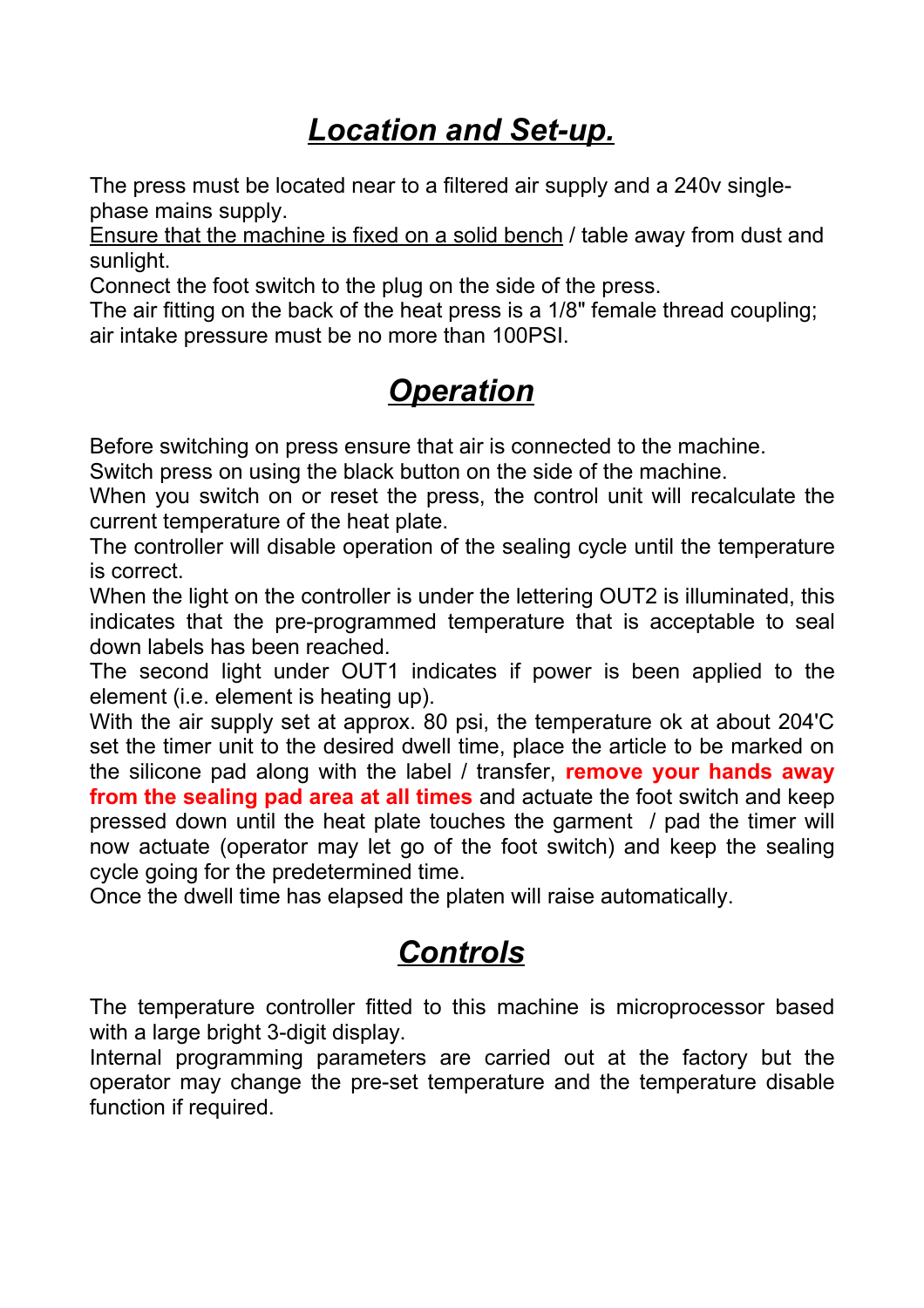# *Temperature Change.*

- 1) To change the pre-set temperature (temp that the press is constantly running at) press and hold the top left thermometer button. The currently stored temperature will now be displayed.
- 2) Whilst holding the button press the arrow keys on the right hand side of the controller until required temperature is reached.
- 3) Release all the buttons and the temperature will be stored.

## *Temp / Operation Disable Function*.

This function allows the operator to define a temperature that the machine will become inoperative.

 Example: - *if the labels you are applying must be sealed down at a temperature no less than 195C the control unit will disable the foot switch if the temperature is below this figure so that the operator cannot actuate the machine until the correct temp has been reached.*

- 1) Press and hold the L2 button. This will display the current setting.
- 2) Whilst holding this key press the arrow buttons to set the required temp.

**Please note that this setting must be lower than the temperature setting or the machine will always be disabled!**

### *Air Pressure*

The air pressure that the machine operates at can be adjusted by turning the large black knob on the left-hand side of the machine.

The knob pulls out slightly and can be turned to increase / decrease pressure, once the desired pressure has been reached press the knob back in to lock it into position.

If the machine is used on low air pressures tape may not seal correctly. **We recommend a setting of 80 PSI.**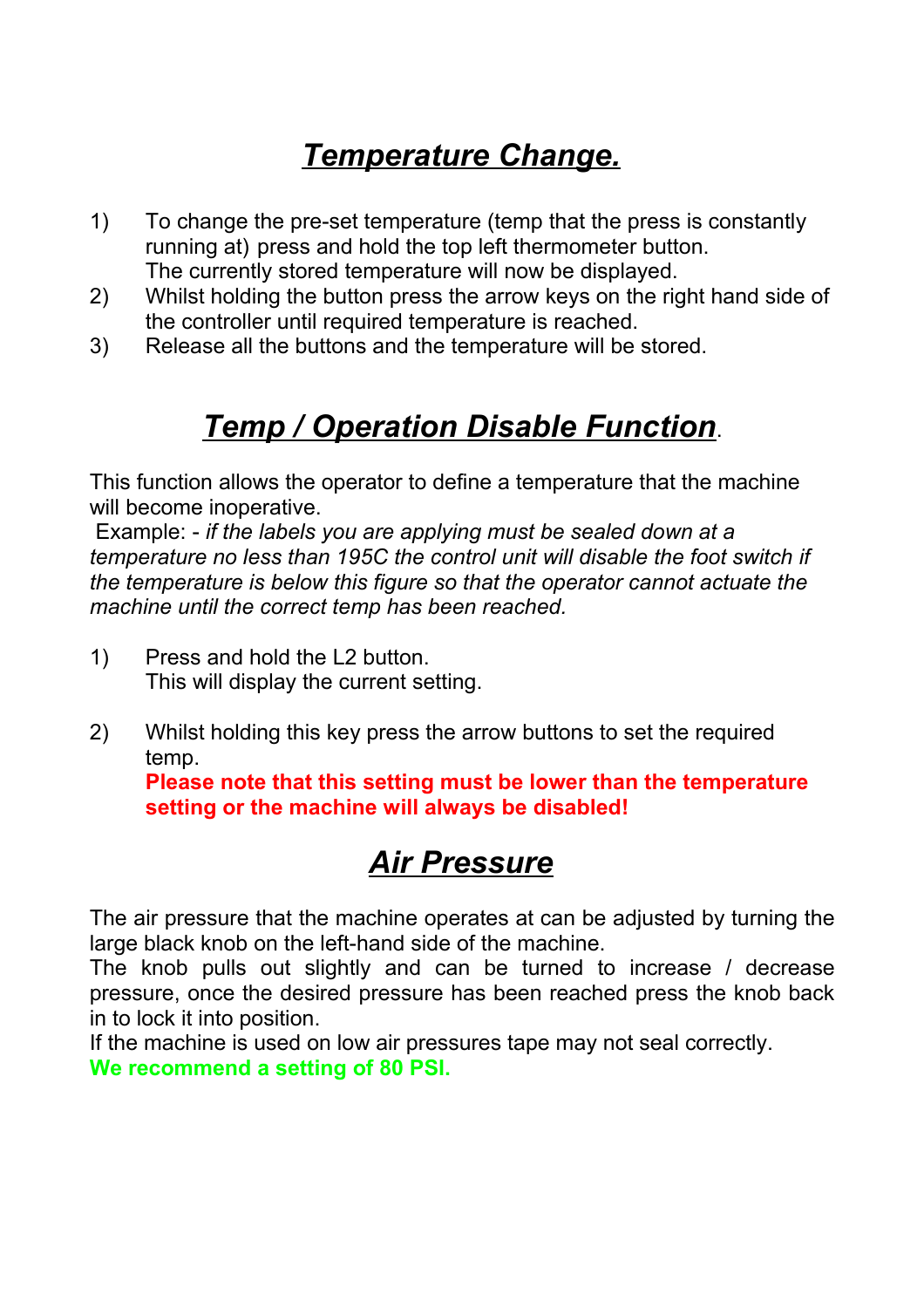## *Problems*

| Press inoperative (will not switch on) | Fuse blown check internal DIN<br>mounted fuse.<br>Platen cover jammed up & not<br>making contact with safety<br>switches.   |
|----------------------------------------|-----------------------------------------------------------------------------------------------------------------------------|
| Heat plate not getting hot             | Open circuit element.<br>Probe failure the control unit is<br>programmed to shut off power<br>In the case of probe failure. |
| Lack of pressure                       | Check air supply and regulator<br>on side of machine.                                                                       |

### *Stop Circuit / Emergency stop*

To switch the machines off simply press the large emergency stop button on the front.

The power supply circuit on this machine runs through an isolating circuit, when the operator depresses the ON button a relay latches and holds power throughout the machine, a split second interrupt in the power supply will cause the relay to de-energise thus completely isolating positive and negative circuits in the machine.

To reset the machine or switch it back on simply press the ON button. The platen cover and emergency stop switches are wired into the same circuit.



STOP Button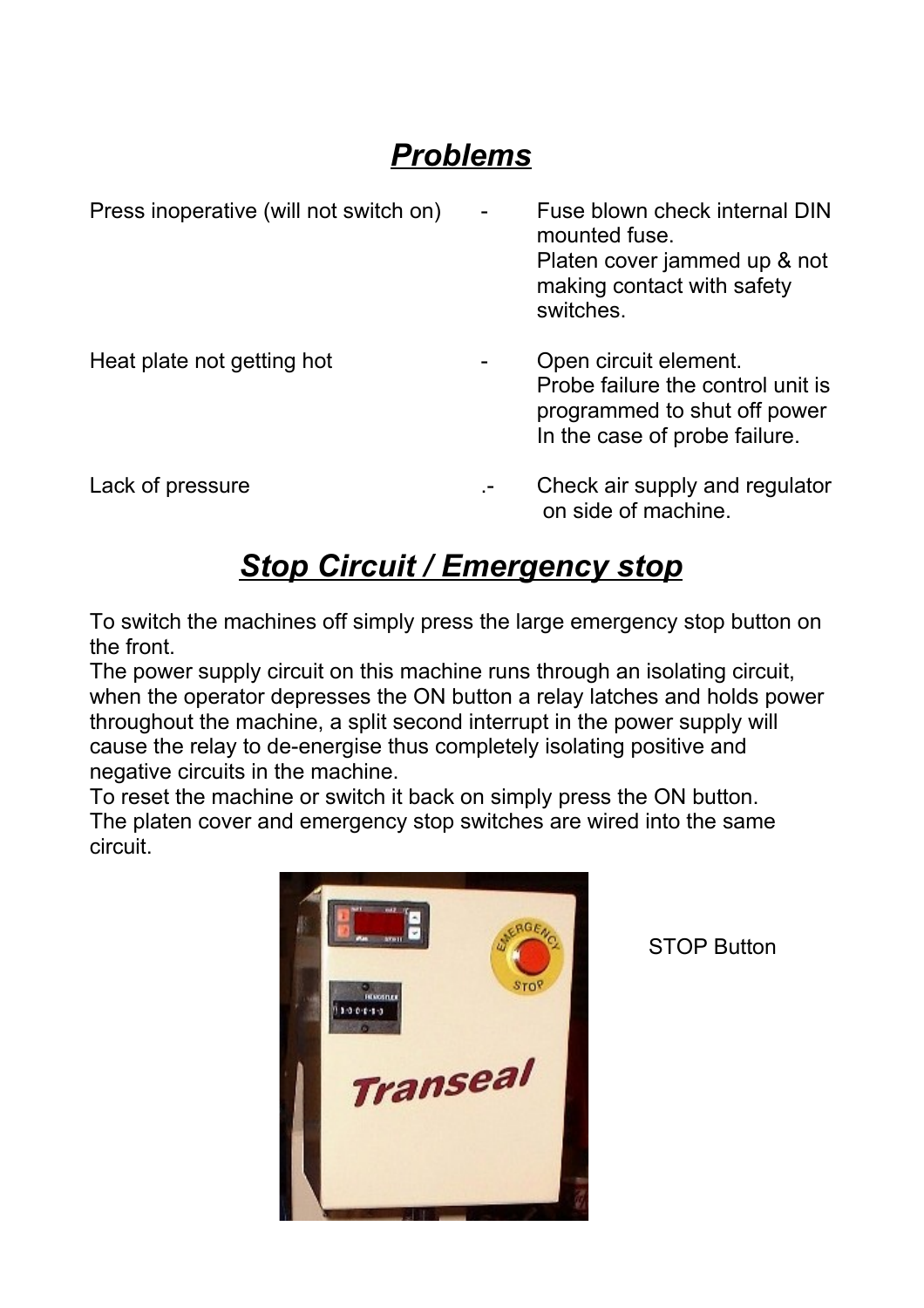## *Platen Cover*

#### *(CHECK OPERATION PERIODICALLY)*

The platen cover fitted to the press is spring loaded with three independent switches to detect any obstructions when the heat plate comes down.

The three switches press against the top of the cover any movement against the cover making it lift more than approx. 2mm will release the switch thus resulting in the power supply circuit to be broken and isolated.

THE HEAD OF THE MACHINE WILL RETURN TO THE START POSITION. Press the ON button to restart the machine.

The height from the top heat plate to depress the switch roller is 35mm; the switches can be independently adjusted via the slot on the switch mounting plate.

Please note that if the switches are not making good contact with the platen cover false readings may occur, therefor all switches must be adjusted correctly.



Adjust the switches for platen cover emergency stop. A m3 torx screw located at the side of the switch secures the switch after the desired height has been determined by lifting the cover a suitable amount before power is cut off.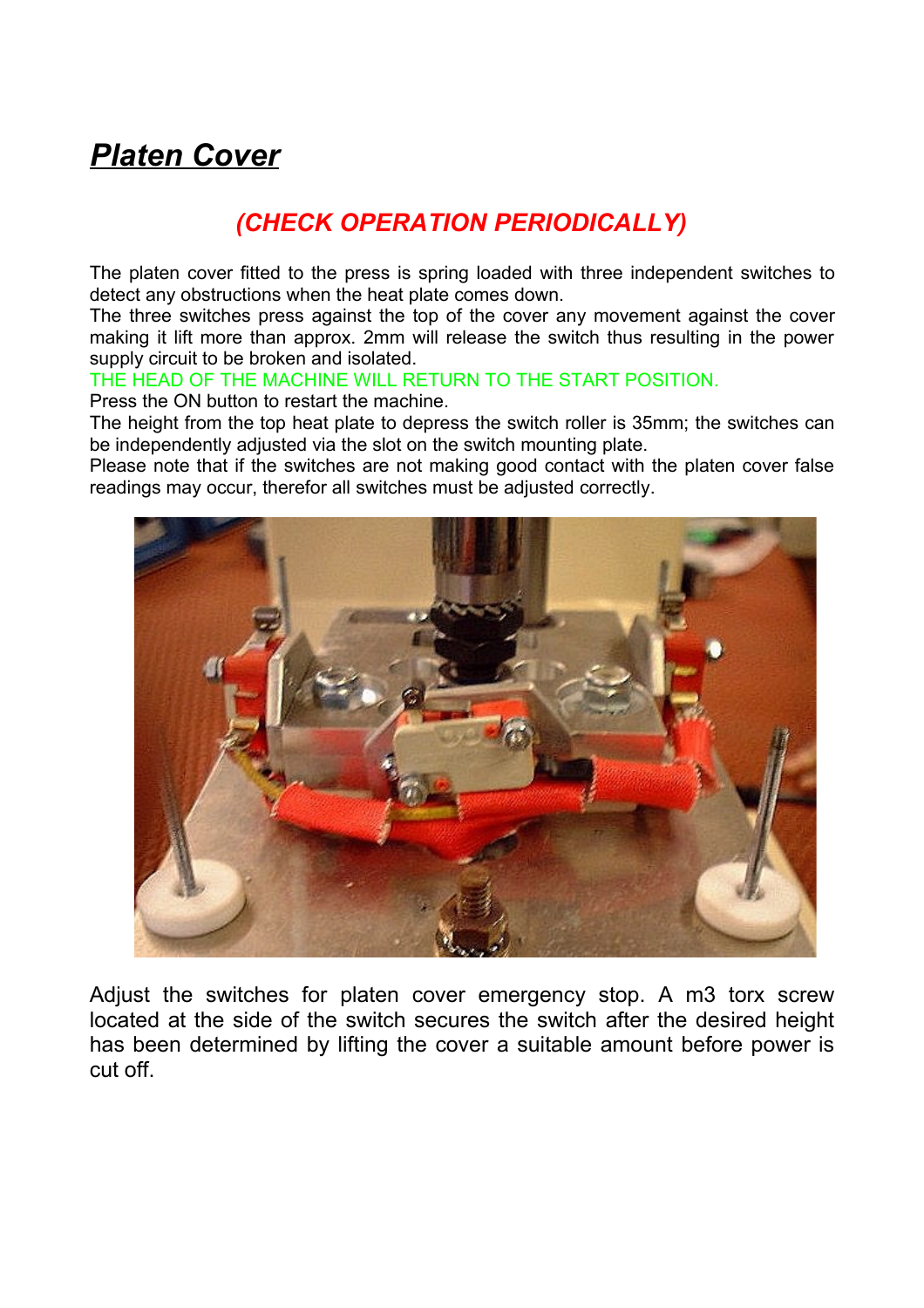#### *Components Identification*



Timer Unit & Pressure Regulator **In the Solution Control Control** Isolating Relay





Solenoid Valve **Emy.** Stop / Cylinder / Temp Control

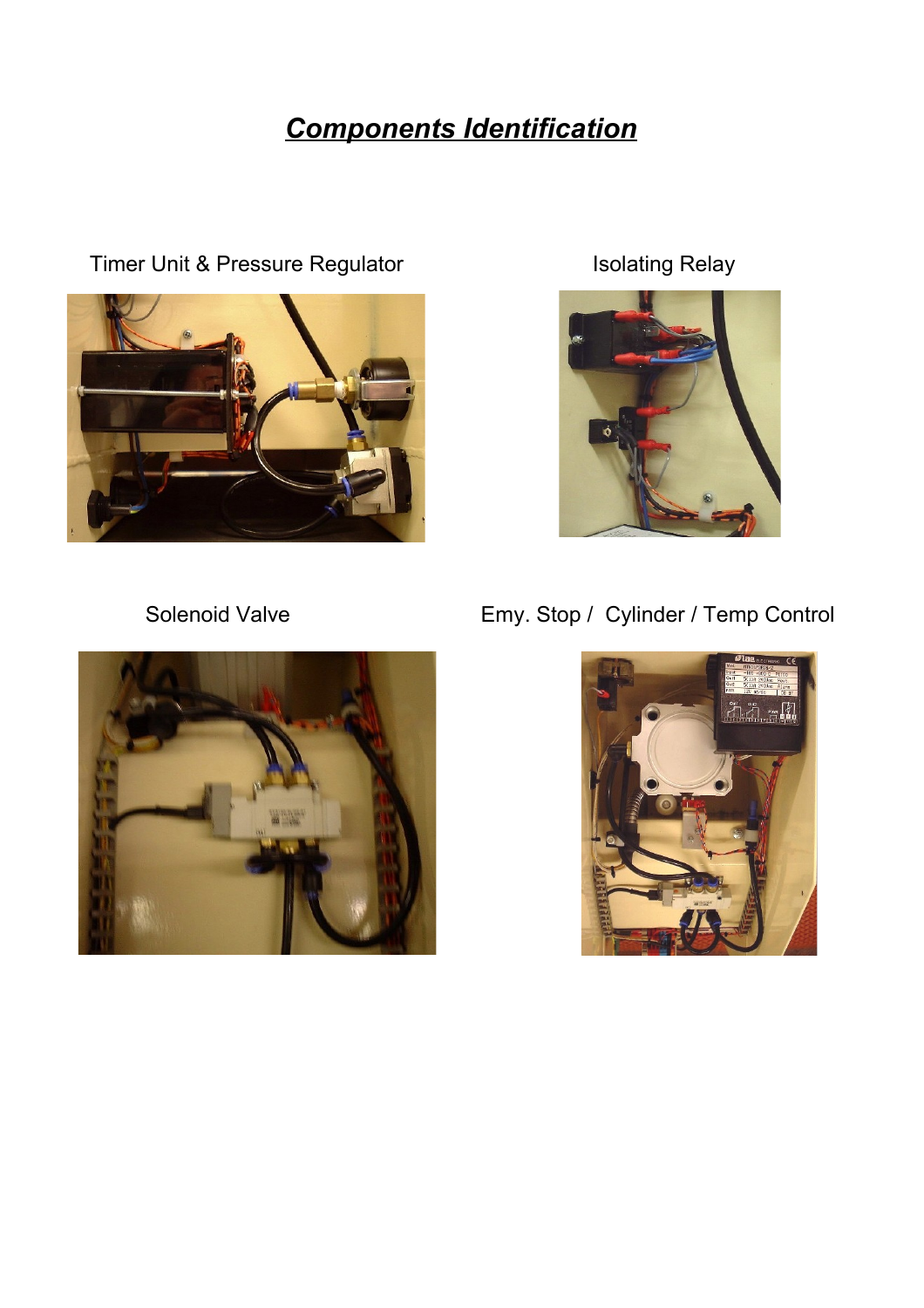# *Parts list For Revision 3 Machines*

| $MTW-12$           |                                                   | Microprocessor control unit with digital display. |
|--------------------|---------------------------------------------------|---------------------------------------------------|
| 1752 H             | $\sim$ 10 $\pm$                                   | Timer unit.                                       |
| 260-662            | $\frac{1}{2}$ and $\frac{1}{2}$ and $\frac{1}{2}$ | 6 Digit counter with reset 240VAC                 |
| Norg-rev:3         |                                                   | Solenoid valve Nug 40 inc. sol                    |
| A30-norg           |                                                   | Valve cable.                                      |
| <b>Switches</b>    |                                                   |                                                   |
| $A01-1$            | $\blacksquare$                                    | Emergency stop (body & contact)                   |
| $A02-1$            | $\sim 100$                                        | <b>Mains Switch BLACK</b>                         |
| $A03-1$            |                                                   | Foot switch (imo type)                            |
| A05-3              |                                                   | Safety Guard micro switches V3 3 off              |
| <b>Electronics</b> |                                                   |                                                   |
| A06                |                                                   | <b>Transformer for MTW12 Control Unit</b>         |
| A08                |                                                   | Power light                                       |
| A09-1              |                                                   | Timer connector 8 PIN.                            |
| A <sub>10</sub>    | $\sim 100$                                        | Cable gland nylon                                 |
| A11 $\times$ ?     | $ -$                                              | DIN rail connectors various.                      |
| A27                |                                                   | Power on isolating relay                          |
| A36                |                                                   | <b>Foot Switch connector complete</b>             |
| <b>Pneumatics</b>  |                                                   |                                                   |
| A13-norg           |                                                   | Pressure indicator PSI / Bar                      |
| $A14-norg$         |                                                   | <b>Pressure Regulator Valve</b>                   |
| A17                | $\frac{1}{2}$ and $\frac{1}{2}$ .                 | Air tubing 6MM O/D 3mtr length                    |
| A31-norg           |                                                   | 63mm X 150mm cylinder                             |
| <b>Heat Plate</b>  |                                                   |                                                   |
| <b>GSW 14</b>      |                                                   | Element 500W @ 240VAC.                            |
| A18                |                                                   | Silicone pressure pad.                            |
| <b>GSW 22</b>      |                                                   | RTD probe 2 wire.                                 |
| A24 (state size) - |                                                   | PTFE for heat plate.                              |
| A25-3-norg         |                                                   | <b>Instruction Booklet.</b>                       |
| A32                |                                                   | Upper heat plate coupling to cylinder             |
|                    |                                                   | inc. m/switch mounts & Darvic insulators.         |
| A33                |                                                   | Tracking rod.                                     |
| A34                |                                                   | Tracking rod gland                                |
| A35                |                                                   | Microswitch timer actuator bush                   |
|                    |                                                   | (on tracking rod)                                 |
|                    |                                                   |                                                   |
| A37                |                                                   | Flexible conduit 20" inc. internal bushes.        |
| A38                |                                                   | Platen cover springs 4 off                        |
| A39                |                                                   | Internal & External platen cover                  |
|                    |                                                   | bushes set of 8.                                  |